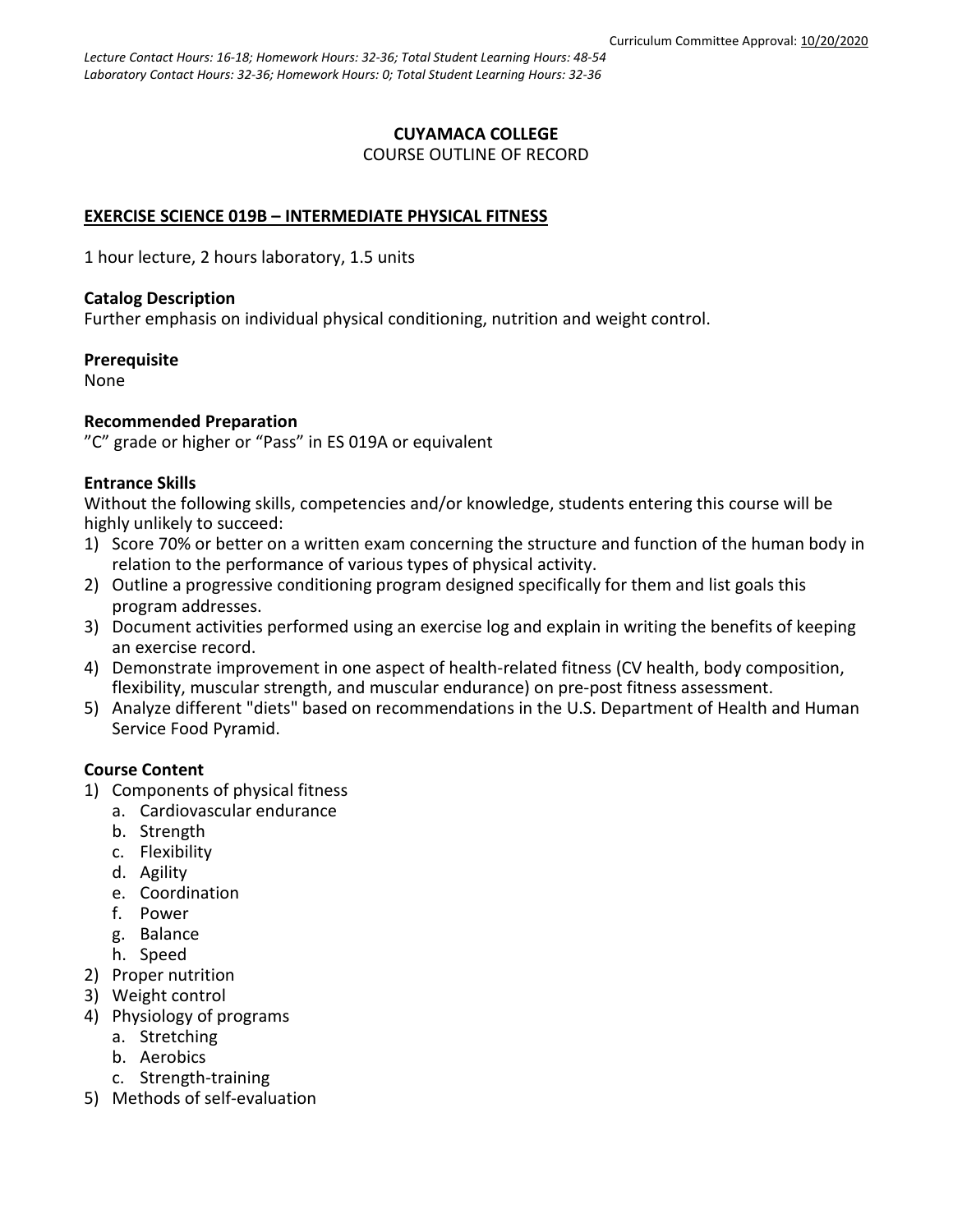## **Course Objectives**

Students will be able to:

- 1) Describe how principles learned in class may be applied to improve the five basic parameters of fitness (cardiovascular, muscle strength, muscle endurance, flexibility, and body composition).
- 2) Define personal physical fitness and nutrition goals.
- 3) Develop personal exercise prescription to include frequency, intensity, time, and type of exercise.
- 4) Utilize a personal food log to conduct nutritional analysis of their diet.

## **Method of Evaluation**

A grading system will be established by the instructor and implemented uniformly. Grades will be based on demonstrated proficiency in subject matter determined by multiple measurements for evaluation, one of which must be written essay exams, skills demonstration or, where appropriate, the symbol system.

- 1) Quizzes and exams that measure students' ability to identify, explain, describe and/or provide examples of exercises and nutritional principals for physical fitness and weight control.
- 2) Goal setting behavior change assignment that measures the students' ability to identify the risks of unhealthy habits (smoking, poor diet, lack of exercise, etc.) and develop personal goals for modifying personal behavior to improve personal health and wellness.
- 3) Daily food log assignment in which students record their daily personal diets and compare their nutritional intake to daily recommended allowances.
- 4) Objective evaluation of proper form and technique in the execution of various exercise modalities.

## **Special Materials Required of Student**

Standard exercise attire, tennis and running shoes

## **Minimum Instructional Facilities**

Mats, stopwatch, tape recorder, tapes, radio

## **Method of Instruction**

- 1) Lecture and demonstration
- 2) Individual, group workouts
- 3) Films

## **Out-of-Class Assignments**

- 1) Assigned reading
- 2) Multimedia
- 3) Goals paper
- 4) Article review

# **Texts and References**

- 1) Required (representative example): Hoeger, *[Lifetime Physical Fitness and Wellness: A Personalized](http://www.amazon.com/Lifetime-Physical-Fitness-Wellness-Personalized/dp/1285733142/ref=sr_1_3?s=books&ie=UTF8&qid=1392163558&sr=1-3&keywords=fitness+textbook)  [Program](http://www.amazon.com/Lifetime-Physical-Fitness-Wellness-Personalized/dp/1285733142/ref=sr_1_3?s=books&ie=UTF8&qid=1392163558&sr=1-3&keywords=fitness+textbook)*. 12th edition. Cengage, 2013.
- 2) Supplemental: None

# **Exit Skills**

Students having successfully completed this course exit with the following skills, competencies and/or knowledge:

- 1) Score 70% or better on a written exam concerning knowledge of the human organism, its capabilities and limitations in relation to a physical activity.
- 2) Apply intensity, duration and frequency of exercise guidelines in planning a fitness program and explain in writing how to vary these for desired results.
- 3) Apply the principle of progressive overload in planning a fitness program.
- 4) Demonstrate understanding of the relationship of fatigue, relaxation, rest, sleep, diet and aging to physical activity by creating a "lifelong fitness diary" in which these factors are addressed.